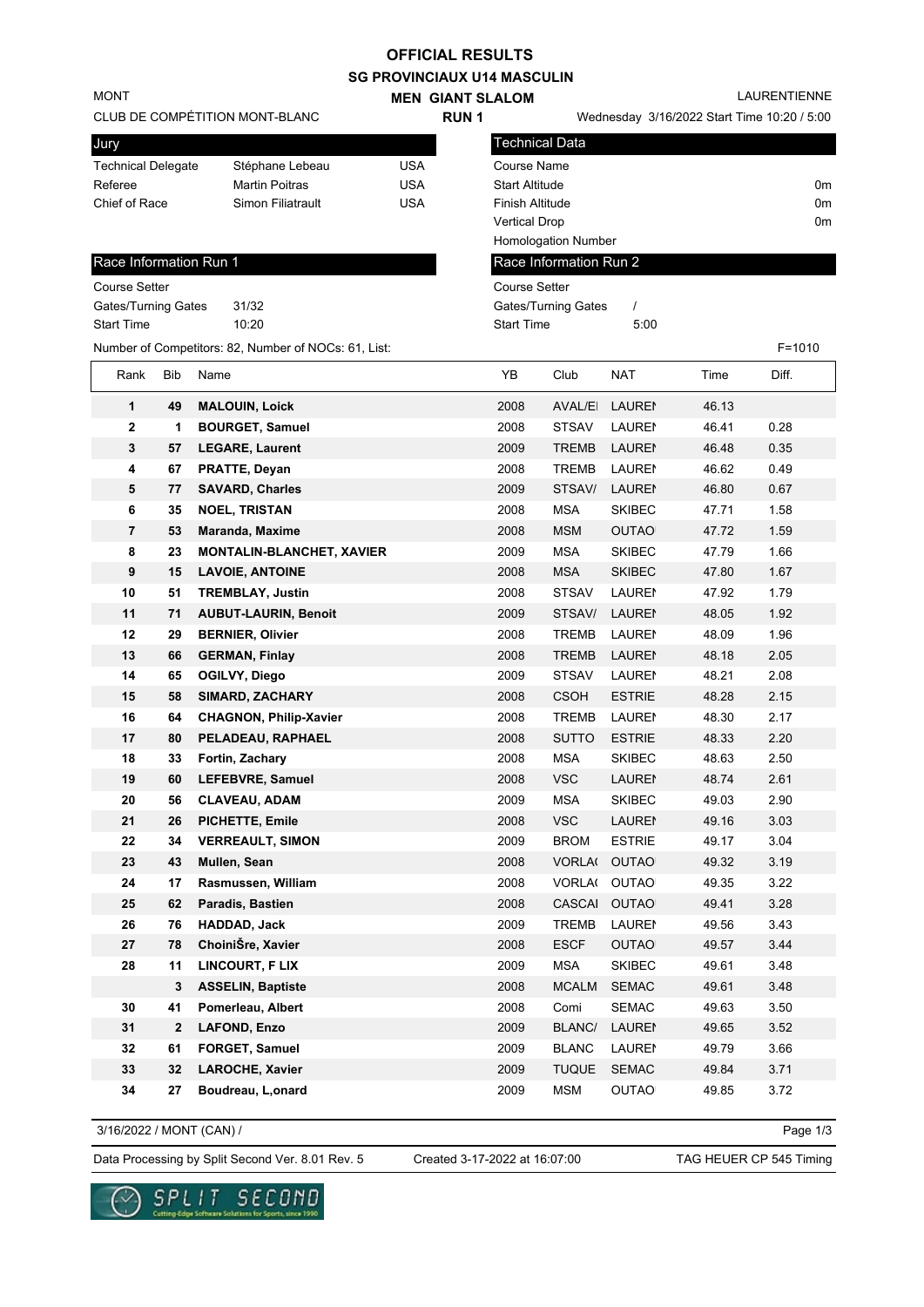## **SG PROVINCIAUX U14 MASCULIN MEN GIANT SLALOM OFFICIAL RESULTS**

LAURENTIENNE

| CLUB DE COMPÉTITION MONT-BLANC |      |                |                            | <b>RUN1</b> |               | Wednesday 3/16/2022 Start Time 10:20 / 5:00 |       |       |  |
|--------------------------------|------|----------------|----------------------------|-------------|---------------|---------------------------------------------|-------|-------|--|
|                                | Rank | Bib            | Name                       | YB          | Club          | <b>NAT</b>                                  | Time  | Diff. |  |
|                                | 35   | 48             | Martineau, Xavier          | 2008        | ADST          | <b>SKIBEC</b>                               | 49.86 | 3.73  |  |
|                                | 36   | 18             | <b>BRAULT, Julien</b>      | 2008        | <b>BELNE</b>  | <b>LAUREI</b>                               | 49.88 | 3.75  |  |
|                                | 37   | 70             | <b>EMOND, ANDREW</b>       | 2009        | <b>STON</b>   | <b>SKIBEC</b>                               | 49.92 | 3.79  |  |
|                                | 38   | 4              | <b>CUILLERET, Louis</b>    | 2008        | <b>MTGAR</b>  | <b>LAUREI</b>                               | 49.93 | 3.80  |  |
|                                | 39   | 39             | <b>LANDRY, ZACHARY</b>     | 2009        | <b>BROM</b>   | <b>ESTRIE</b>                               | 49.94 | 3.81  |  |
|                                | 40   | 28             | ROUSSEAU, LEOPOLD          | 2008        | <b>SUTTO</b>  | <b>ESTRIE</b>                               | 50.03 | 3.90  |  |
|                                | 41   | 50             | <b>SANTERRE, ALEXANDRE</b> | 2008        | <b>SUTTO</b>  | <b>ESTRIE</b>                               | 50.08 | 3.95  |  |
|                                | 42   | 24             | <b>DENIGER, Thomas</b>     | 2008        | <b>OLYM</b>   | <b>LAUREI</b>                               | 50.17 | 4.04  |  |
|                                | 43   | 10             | Carriere, Liam             | 2008        | <b>MSM</b>    | <b>OUTAO</b>                                | 50.75 | 4.62  |  |
|                                | 44   | 59             | <b>RIOUX, Thomas</b>       | 2009        | <b>GLEA</b>   | <b>SEMAC</b>                                | 50.80 | 4.67  |  |
|                                | 45   | 45             | Gunstone, Sam              | 2008        | <b>VORLA(</b> | <b>OUTAO</b>                                | 50.84 | 4.71  |  |
|                                | 46   | 25             | DURAND, JULIEN             | 2008        | <b>CSOH</b>   | <b>ESTRIE</b>                               | 50.87 | 4.74  |  |
|                                | 47   | 21             | <b>M NARD, ALEXANDRE</b>   | 2008        | <b>BROM</b>   | <b>ESTRIE</b>                               | 50.88 | 4.75  |  |
|                                | 48   | ${\bf 73}$     | FILLION, Justin            | 2008        | <b>MCALM</b>  | <b>SEMAC</b>                                | 51.07 | 4.94  |  |
|                                | 49   | 54             | Poitras, Nicholas          | 2008        | <b>EDELW</b>  | <b>OUTAO</b>                                | 51.11 | 4.98  |  |
|                                | 50   | 46             | Gendron, C, drick          | 2009        | Castor        | <b>SEMAC</b>                                | 51.18 | 5.05  |  |
|                                | 51   | 20             | St-Pierre, Malo            | 2009        | SAVAL         | <b>SEMAC</b>                                | 51.25 | 5.12  |  |
|                                | 52   | 37             | PELLERIN, Logan            | 2009        | <b>TUQUE</b>  | <b>SEMAC</b>                                | 51.36 | 5.23  |  |
|                                | 53   | 69             | Coté, Edouard              | 2008        | Castor        | <b>SEMAC</b>                                | 51.44 | 5.31  |  |
|                                | 54   | 19             | <b>BAHL, ALEXY</b>         | 2009        | <b>CSOH</b>   | <b>ESTRIE</b>                               | 51.54 | 5.41  |  |
|                                | 55   | 79             | Labréche, Mathis           | 2008        | Bech          | <b>SEMAC</b>                                | 51.60 | 5.47  |  |
|                                | 56   | 16             | RIOUX, Xavier              | 2008        | <b>GLEA</b>   | <b>SEMAC</b>                                | 51.81 | 5.68  |  |
|                                | 57   | 5              | MITCHELL, Alexander        | 2009        | <b>EDOUA</b>  | <b>SEMAC</b>                                | 51.82 | 5.69  |  |
|                                | 58   | 40             | <b>TESSIER, Maxime</b>     | 2009        | <b>FORT</b>   | <b>SEMAC</b>                                | 51.98 | 5.85  |  |
|                                | 59   | 72             | <b>BOULTON, Charles</b>    | 2008        | <b>MTGAR</b>  | <b>LAURE</b>                                | 52.11 | 5.98  |  |
|                                | 60   | 31             | Ste-Croix, Lohan           | 2008        | Bech          | <b>SEMAC</b>                                | 52.20 | 6.07  |  |
|                                | 61   | 12             | <b>BABKINE, JACK</b>       | 2008        | <b>CSOH</b>   | <b>ESTRIE</b>                               | 52.25 | 6.12  |  |
|                                | 62   | 14             | <b>COUTURE, Loic</b>       | 2009        | <b>EDOUA</b>  | <b>SEMAC</b>                                | 52.58 | 6.45  |  |
|                                | 63   | 8              | Foley, Beckam              | 2008        | <b>EDELW</b>  | <b>OUTAO</b>                                | 53.33 | 7.20  |  |
|                                | 64   | 44             | <b>MUIR, Jacob</b>         | 2009        | <b>TUQUE</b>  | <b>SEMAC</b>                                | 54.11 | 7.98  |  |
|                                | 65   | $\overline{7}$ | Caron, Antoine             | 2009        | Castor        | <b>SEMAC</b>                                | 54.32 | 8.19  |  |
|                                | 66   | 36             | <b>Beaus,jour, Malik</b>   | 2008        | ADST          | <b>SKIBEC</b>                               | 54.47 | 8.34  |  |
|                                |      |                |                            |             |               |                                             |       |       |  |

## **NOT PERMITTED TO START RUN 1**

**DID NOT START RUN 1**

MONT

| DID NOT FINISH RUN 1: 16 competitors |    |                        |      |              |               |  |  |
|--------------------------------------|----|------------------------|------|--------------|---------------|--|--|
|                                      | 30 | Drapeau, Philippe      | 2008 | St-Math      | <b>SEMAC</b>  |  |  |
|                                      | 22 | Fulga, Nakoa           | 2009 | MSM          | <b>OUTAO</b>  |  |  |
|                                      | 13 | <b>UNGER, Lukas</b>    | 2008 | <b>STSAV</b> | <b>LAURE</b>  |  |  |
|                                      | 9  | <b>GRENON, Raphael</b> | 2008 | <b>STSAV</b> | <b>LAUREN</b> |  |  |
|                                      | 6  | <b>COTE, Adrien</b>    | 2009 | <b>MTGAR</b> | <b>LAUREN</b> |  |  |
|                                      | 82 | <b>Garon, Antoine</b>  | 2009 | Comi         | <b>SEMAC</b>  |  |  |
|                                      | 81 | <b>GUAY, Guillaume</b> | 2008 | <b>STSAV</b> | <b>LAUREN</b> |  |  |
|                                      |    |                        |      |              |               |  |  |

3/16/2022 / MONT (CAN) /

Data Processing by Split Second Ver. 8.01 Rev. 5 Created 3-17-2022 at 16:07:00 TAG HEUER CP 545 Timing

re Solutions for Sports, since 1990

Created 3-17-2022 at 16:07:00

Page 2/3